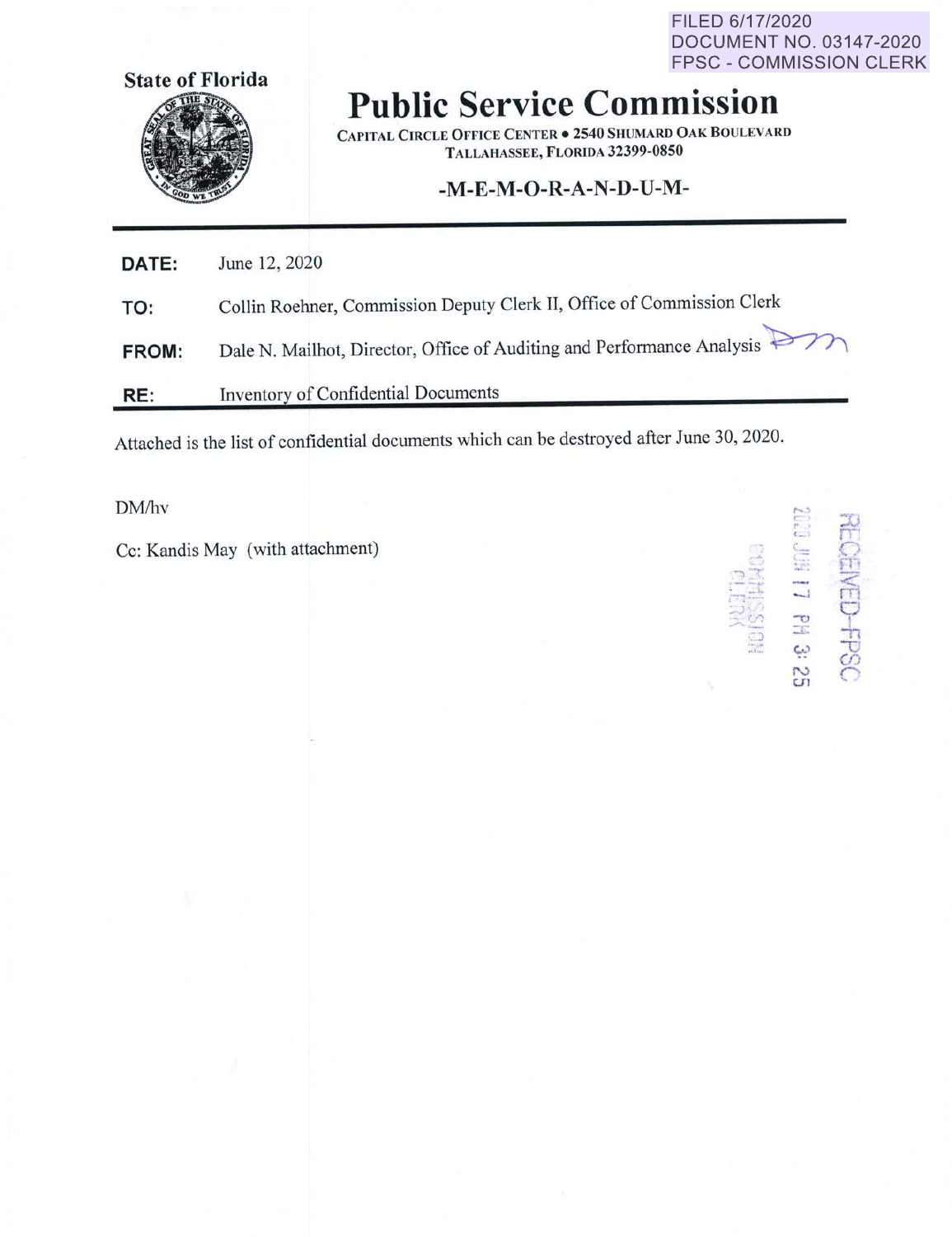| Docket      | Document |                                            |
|-------------|----------|--------------------------------------------|
| Number      | Number   |                                            |
| 20120002-EG |          | 04617-2012   Original Workpapers - Destroy |

 $\mathcal{L}^{\mathcal{L}}(\mathcal{L}^{\mathcal{L}})$  and the contribution of the contribution of the contribution of the contribution of the contribution of the contribution of the contribution of the contribution of the contribution of the con

| Docket      | Document |                                            |
|-------------|----------|--------------------------------------------|
| Number      | Number   |                                            |
| 20120015-EI |          | 04387-2012   Original Workpapers - Destroy |

| Docket      | Document |                                            |
|-------------|----------|--------------------------------------------|
| Number      | Number   |                                            |
| 20120001-EI |          | 06450-2012   Original Workpapers - Destroy |

| Docket<br>Number | Document<br>Number |                                            |
|------------------|--------------------|--------------------------------------------|
| 20120001-EI      |                    | 06419-2012   Original Workpapers - Destroy |

| Docket      | Document |                                            |
|-------------|----------|--------------------------------------------|
| Number      | Number   |                                            |
| 20120001-EI |          | 06402-2012   Original Workpapers - Destroy |

| Docket<br>Number | Document<br>Number |                                            |
|------------------|--------------------|--------------------------------------------|
| 20130007-EI      |                    | 03139-2013   Original Workpapers - Destroy |

| Docket<br>Number | Document<br>Number |                                              |
|------------------|--------------------|----------------------------------------------|
| 20130001-EI      |                    | $02346 - 2013$ Original Workpapers - Destroy |

| Docket      | Document |                                            |  |
|-------------|----------|--------------------------------------------|--|
|             |          |                                            |  |
| Number      | Number   |                                            |  |
|             |          |                                            |  |
| 20130001-EI |          | 02344-2013   Original Workpapers - Destroy |  |

| Docket      | Document |                                            |
|-------------|----------|--------------------------------------------|
| Number      | Number   |                                            |
| 20130001-EI |          | 02303-2013   Original Workpapers - Destroy |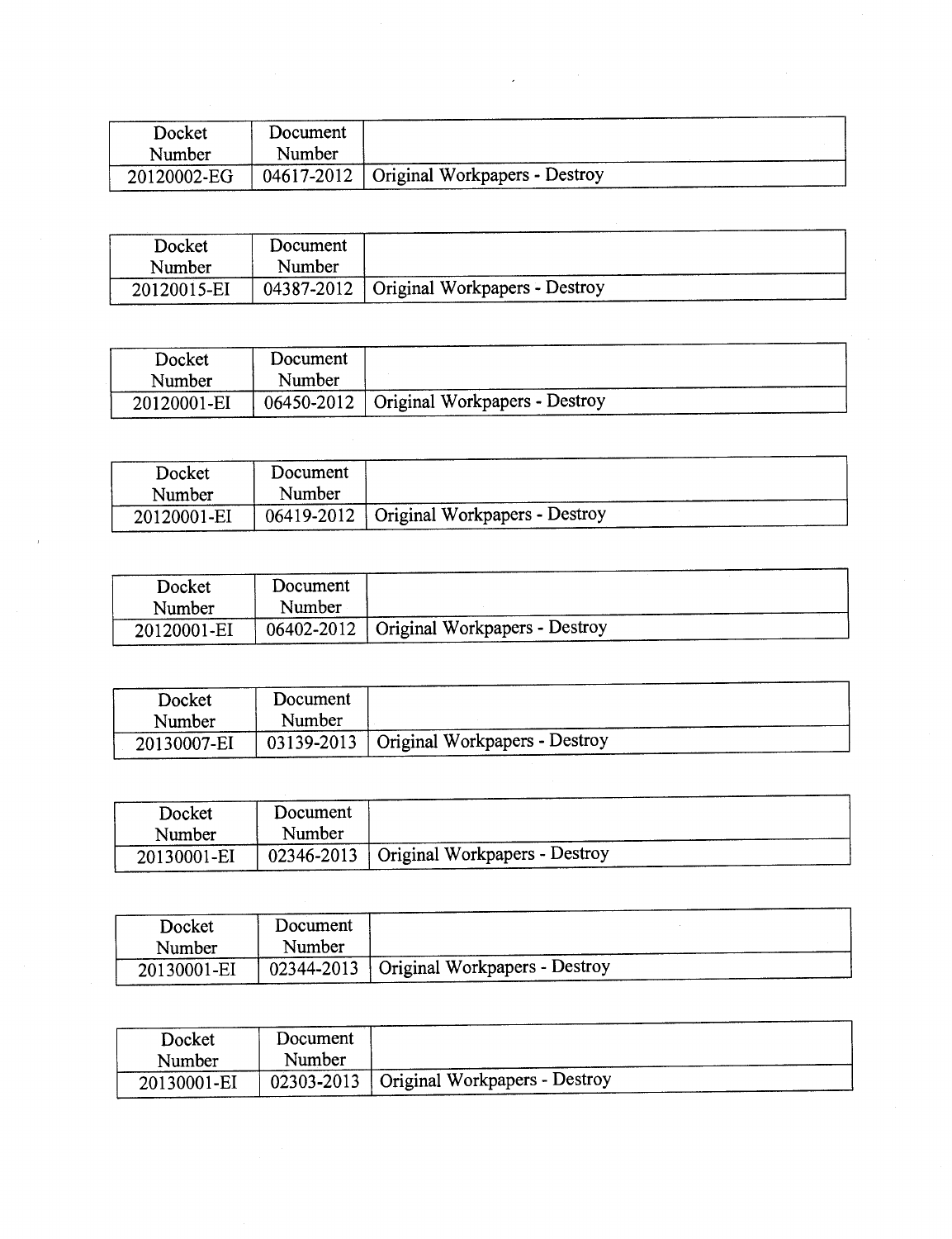| Docket      | Document |                                            |
|-------------|----------|--------------------------------------------|
| Number      | Number   |                                            |
| 20130001-EI |          | 02342-2013   Original Workpapers - Destroy |

| Docket      | Document |                                            |
|-------------|----------|--------------------------------------------|
| Number      | Number   |                                            |
| 20130001-EI |          | 02442-2013   Original Workpapers - Destroy |
| 20130001-EI |          | 02443-2013   Original Workpapers - Destroy |

| Docket      | Document |                                            |
|-------------|----------|--------------------------------------------|
| Number      | Number   |                                            |
| 20130001-EI |          | 02305-2013   Original Workpapers - Destroy |

 $\mathcal{L}^{\text{max}}_{\text{max}}$  , where  $\mathcal{L}^{\text{max}}_{\text{max}}$